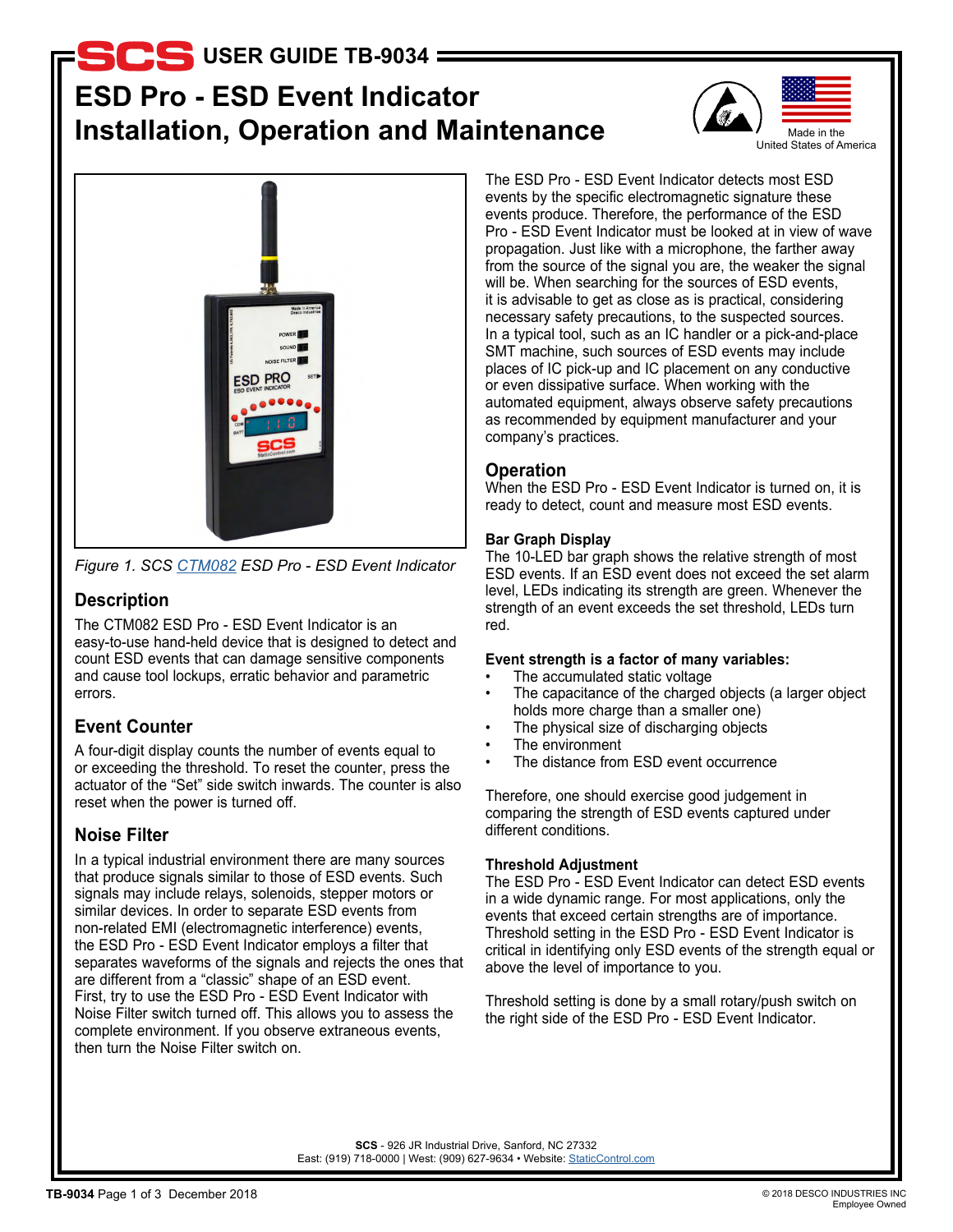### **Checking the Current Threshold**

Simply push the actuator of the switch inwards. One red LED will show the current ESD event threshold. Any event equal to or exceeding this level will produce a count and a beep, and the LED bar graph will show it in red. An event below this level will still be shown on the bar graph in green, but no count or sound will be produced.

#### **Setting the Threshold**

To set a new threshold, do not press the switch. Rather, move its actuator up or down. Once the switch begins to move, one red LED appears on the bar graph display. As the switch moves up and down, this red LED moves accordingly and its position indicates the new threshold level.

#### **Saving the Threshold Level**

After the new threshold is set, release the switch actuator and then press it inwards. The new current threshold is now saved. The next time you power up your ESD Pro - ESD Event Indicator, this level will be automatically set.

# **Features and Components**

Refer to the following pages of this User's Guide for a detailed explanation of each control, indicator and connection.



*Figure 2. Controls and Indicators.*

## **Controls and Indicators**

- **• Power Switch:** Turns power on and off
- **• Sound Switch:** Turns the sound on and off
- **• Noise Filter Switch:** Turns EMI-rejection mode on and off.
- **• Alarm Threshold:** Adjusts alarm threshold up and down. Displays current alarm threshold. Resets the Event Counter.
- **• Event Counter:** Counts ESD events above the set threshold.
- **• ESD Event Strength Bar Grap:** Displays relative ESD event strength. This graph is soley an indicator, and it does not correspond to any unit of measurement.
- **• Filter Indicator:** Shows that ESD Pro ESD Event Indicator is in filter mode (rejection of EMI most Events).
- **• Low Battery:** Shows that the battery needs to be replaced.

#### **Power**

ESD Pro - ESD Event Indicator uses a 9V alkaline battery. Do not use any other type of battery. If you are not using your ESD Pro - ESD Event Indicator for an extended period of time, remove the battery from the unit in order to prevent damage caused by battery leakage.

#### **Installing the Battery**

Remove the battery door at the back of ESD Pro - ESD Event Indicator and attach the 9V battery to the battery clips. Observe the polarity of the battery. Re-install the battery door.

#### **Low-Battery Indicator**

When battery voltage gets low, the low battery indicator on the display appears.

#### **Turning ESD Pro - ESD Event Indicator On and Off**

Move the actuator of the power slide switch to the right. The ESD event counter should display a number of captured events, usually "0" at this point. The events counter is reset when the power is turned off. To turn the power off, move the actuator of power slide switch to the left. The ESD Pro - ESD Event Indicator has no automatic shut-off. Don't forget to turn it off when not in active use.

#### **Antenna**

In order for the ESD Pro - ESD Event Indicator to detect most ESD events, its antenna needs to be properly installed. Screw the antenna using only your fingers—no tools since overtightening the connection may lead to damage to the instrument.

#### **Sound**

The ESD Pro - ESD Event Indicator can produce audible alarm when an event is deleted. In order to enable this function, move the actuator of sound slide switch to the right.

## **Calibration**

The ESD Pro - ESD Event Indicator is soley an indicator and not a meter. Its ESD Event Strength Bar Graph only displays relative ESD event strength, and it does not correspond to any unit of measurement. Calibration is not required.

**SCS** - 926 JR Industrial Drive, Sanford, NC 27332 East: (919) 718-0000 | West: (909) 627-9634 • Website: [StaticControl.com](http://staticcontrol.descoindustries.com/)